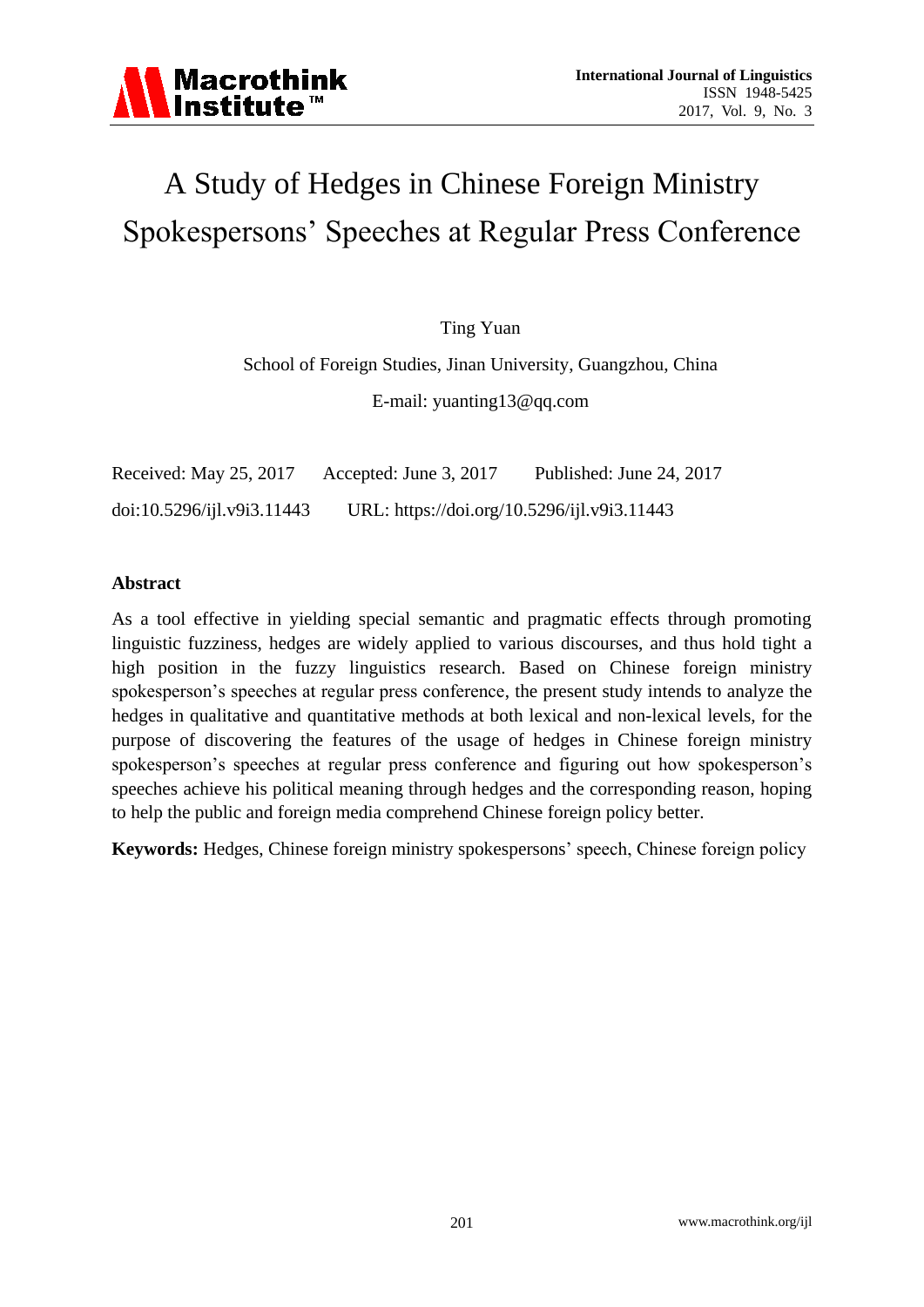

# **1. Introduction**

Hedge was first put forward by Lakoff (1972:195), and it is employed both in literature and especially in daily life. Hedge is evidently vague or fuzzy, which is indispensable for daily communication and owing to its function of making the original meaning more decent and flexible, it even plays an irreplaceable role in some specific occasions, especially in political diplomatic communications or speeches. Although many Chinese scholars have studied hedges in Chinese political diplomatic language from translation perspective (Wang & Li, 2015; Pan, 2014), or made a comparison between Chinese and English hedges (Zhou, 2008; Qiu, 2015), political diplomatic language is an indication of one country's diplomatic policy, and thus the study of hedges in Chinese foreign ministry spokespersons' speeches at regular press conference is of great significance.

This paper intends to make a qualitative and a quantitative research of Chinese foreign ministry spokespersons' speeches at regular press conference to figure out how Chinese diplomatic policy is successfully demonstrated by hedges and the reasons of employing hedges in different occasions are analyzed in the light of cooperative principle, face theory and politeness principle, hoping to help the public and foreign countries to understand Chinese diplomatic policy accurately.

## **2. Theoretical Framework**

## *2.1 Hedge*

Influenced by Zadeh's (1965) fuzzy set theory, Lakoff first proposed the notion of hedge. Lakoff (1972) defined hedge as an operator "whose job is to make things fuzzier or less fuzzy" from the angle of logic and truth value. Following Lakoff, Brown and Levinson (1987) describes hedges as "a particle, word or phrase that modifies the degree of membership of a predicate or a noun phrase in a set; it says of that membership that it is particle true only in certain respects, or that it is more true and complete than perhaps might be expected." Meanwhile, Yule (1996) thought hedges as "cautions notes expressed about how an utterance is to be taken." Mattews (1997:160) proposed the concept of "hedge" as "any linguistic device by which a speaker avoids being compromised by a statement that turns out to be wrong, a request that is not accepted." Though the definitions of hedge vary from scholars to scholars, they are all basically consistent with the original definition given by Lakoff . This paper adopts Lakoff's definition of hedge.

And the classification of hedge also varies for different scholars study it from different angles, such as grammatical perspective, semantic perspective, and pragmatic perspective (Prince, Frader & Bosk, 1982; Chen & Li, 1994; Wu, 1999). This paper adopts the most influential and authoritative classification -- the classification of Prince et al. (1982), which tries to classify hedges from the perspective of pragmatics. According to Prince et al, hedges can be clarified into two categories: approximators and shields.

Approximators can modify the original meaning of utterance to some degree or change the original meaning; that is to say, it can change the truth-condition of a proposition. And approximators can be further divided into adaptors and rounders. Adaptors refer to the vague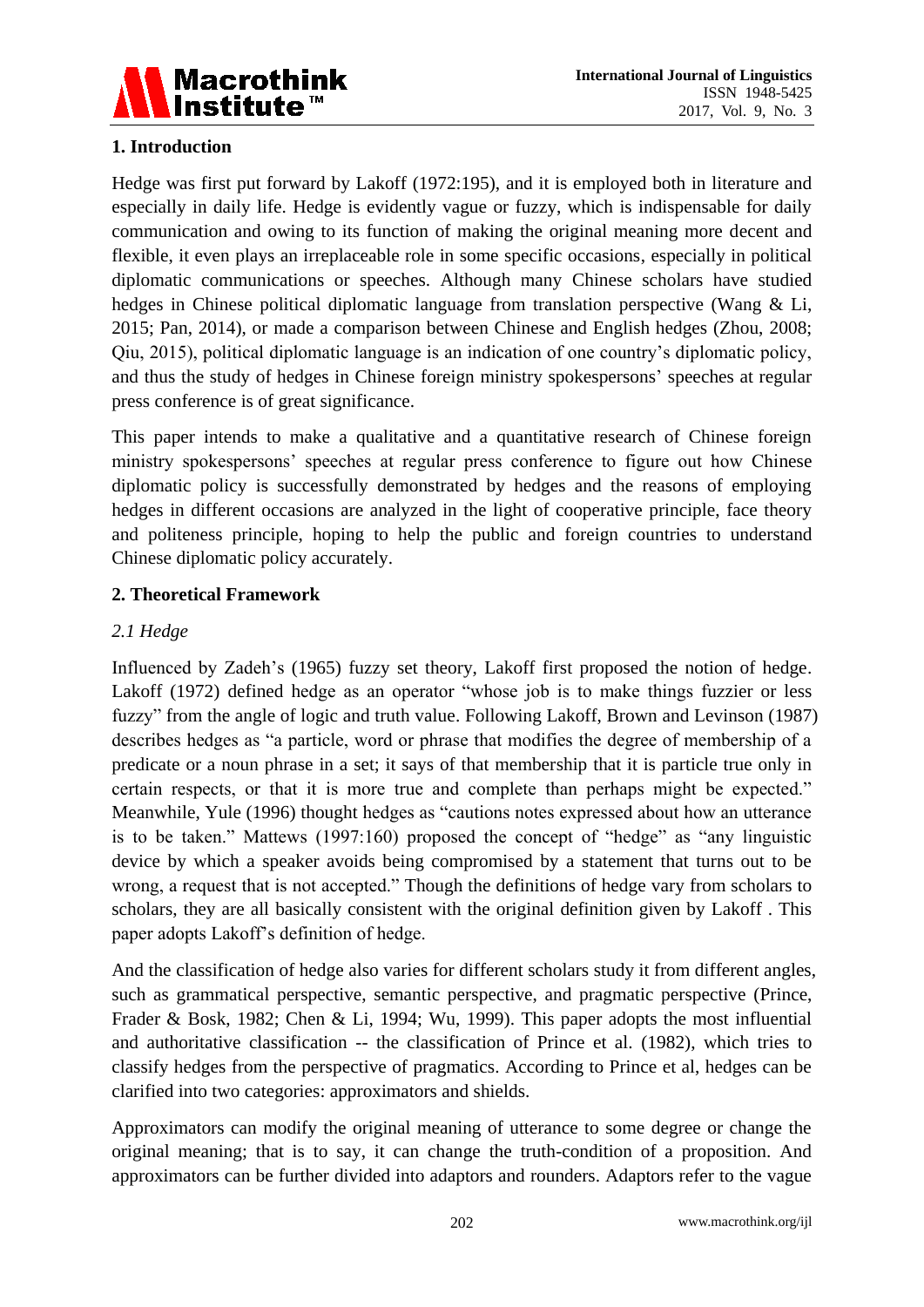

words which can change the degree of truth value of the utterance. It can make the utterance more specific and decent and more close to reality. Rounders refer to the vague words which can limit the range of the original utterance.

As for shields, they cannot change the original meaning of a proposition and the truth-condition of a proposition. It can indicate the degree of speaker's commitment to the whole proposition or the truth-value. Shields are also further divided into two types: plausible shields and attribute shields. Plausible shields are the words indicating speaker's speculation or his hesitation for his utterance directly, whereas attribute shields are the words indicating speaker's attitude or opinion indirectly by quoting the third party's opinion.

Based on Lakoff's definition of hedge and Prince et al.'s classification of English hedges, this paper clarifies Chinese hedges into these four categories. To make it clear, the classification of hedges is shown in Table 1.

|       | Classification |                     | Example                                                                                                           |                                                      |  |
|-------|----------------|---------------------|-------------------------------------------------------------------------------------------------------------------|------------------------------------------------------|--|
| Hedge |                |                     | English                                                                                                           | Chinese                                              |  |
|       | Approximator   | adaptor             | sort of, kind of, really,<br>somewhat, quite, in a<br>way, more or less                                           | 在一定程度上;有<br>二点儿;几乎;差<br>不多;完全/不完<br>全: 接近于……         |  |
|       |                | rounder             | approximately,<br>roughly, essentially,<br>something between X<br>and Y, about                                    | 在某些方面; 接近<br>于;相当于;左右;<br>上下;介于<br>和之间;大概;<br>在一定范围内 |  |
|       | Shield         | plausible<br>shield | I/we think, I'm afraid,<br>I wonder, I suppose,<br>seem, probably, hard<br>to say                                 | 我/我们觉得;好<br>像;我想;我认为;<br>我猜测;可能;很<br>难说              |  |
|       |                | attribute<br>shield | according to one's<br>estimates,<br>someone<br>says that, presumably,<br>as is known, the<br>possibility would be | 有人推测; 据推<br>测;有人说;众所<br>周知;可能性是;<br>可能出现的情况<br>是……   |  |

#### *2.2 Cooperative Principle*

Cooperative principle, proposed by Grice (1967), is one of the important conversational principles in pragmatics. Grice claimed that "in making a conversation the participants must first of all be willing to be cooperative; otherwise, it would not be possible for them to carry on the talk" (cited in He & Ran, 2009:97). Among all the pragmatic principles, the cooperative principle plays an essential role in studying hedges. The cooperative principle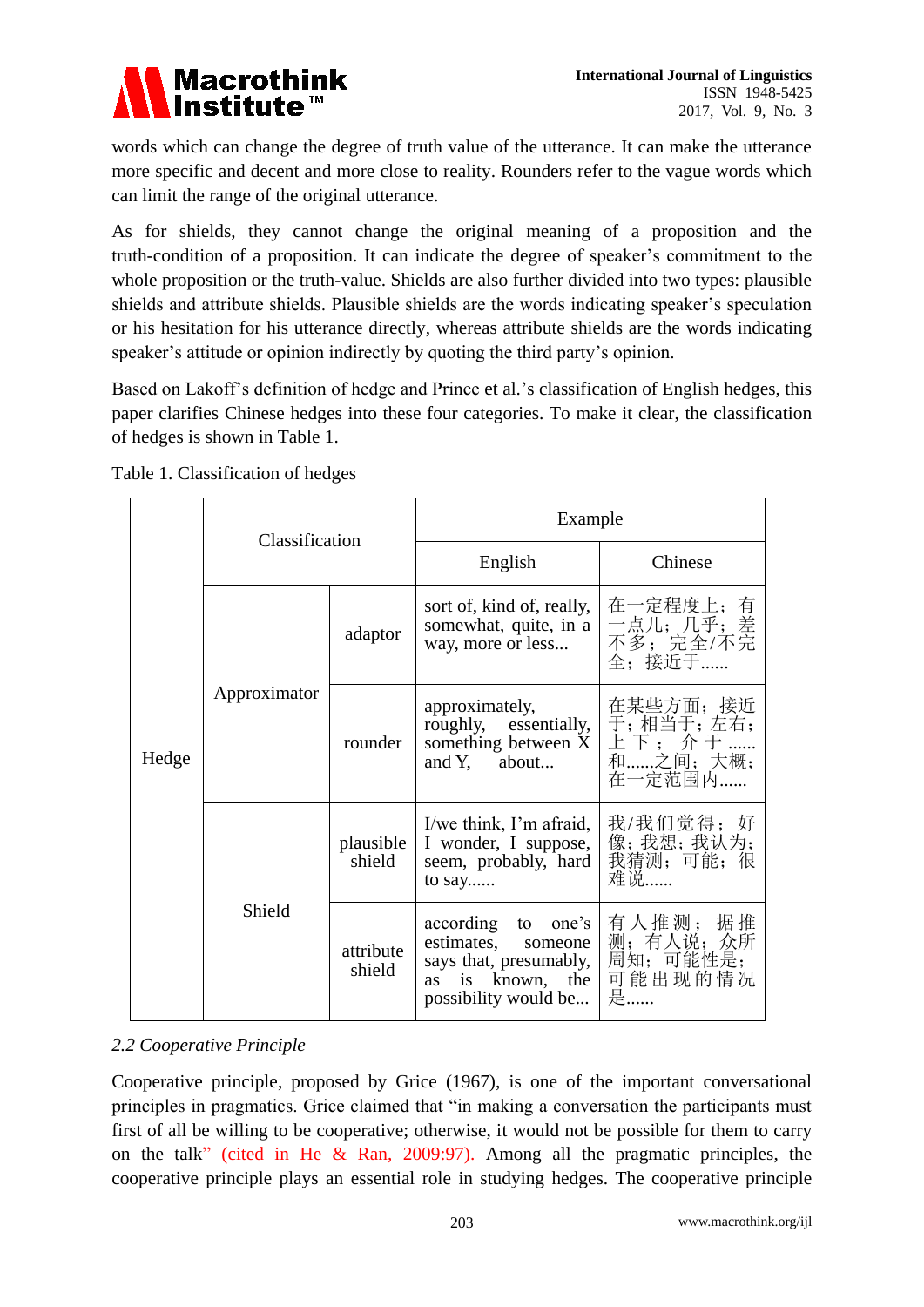

includes mainly four maxims listed as follows:

|  |  |  |  | Table 2. Four maxims of cooperative principle |  |  |
|--|--|--|--|-----------------------------------------------|--|--|
|--|--|--|--|-----------------------------------------------|--|--|

| The Maxim of<br>Quantity | (i) Make your contribution as informative as is required (for<br>the current purpose of the exchange).<br>(ii) Do not make your contribution more informative than is<br>required. |
|--------------------------|------------------------------------------------------------------------------------------------------------------------------------------------------------------------------------|
| The Maxim of<br>Quality  | (i) Do not say what you believe to be false.<br>(ii) Do not say that for which you lack adequate evidence.                                                                         |
| The Maxim of<br>Relation | Be relevant.                                                                                                                                                                       |
| The Maxim of<br>Manner   | Be perspicuous.                                                                                                                                                                    |

Spokespersons' speeches, which are political discourses, would usually influence the whole atmosphere of a particular country and have a profound effect on the global environment. Therefore, statesmen are requested to be extremely cautious in using appropriate expressions to guarantee that right and related information should be conveyed and in some situations, their expressions are ambiguous or indirect, which violate the maxim of cooperative principle.

#### *2.3 Face Theory*

In the article *On Face Work*, Goffman (1963) put forward the term "face" first. He pointed out that how face, which refers to the process that people present themselves in social situations and people's entire reality, is constructed through social interactions. Goffman (ibid) held that "face is maintained by the audience, not by the speaker. We try our best to maintain the face we have created in social situations". And in 1987, based on the study of Goffman, Brown and Levinson put forward Face Theory. Brown and Levinson (1987) define face as the public self-image of an individual, which includes positive face and negative face. The former refers to the desire to be accepted, appreciated and respected by others or the wants to be treated as a member of the same group; whereas the negative face means the need that you do not want to be imposed on yourself by others, that your actions are not hindered by the interference of others, and that you have the freedom to choose your actions. And Chinese foreign ministry spokespersons' speeches are highly related with the friendship and relation between two or more countries and the global political background, so spokespersons should avoid face-threatening acts or languages to guarantee better communications and cooperation with other countries. Face theory can explain why spokespersons' answers are sometimes not absolute and clear.

#### *2.4 Politeness Principle*

On the basis of the concept of "face" proposed by Goffman and face theory, Leech (1983) put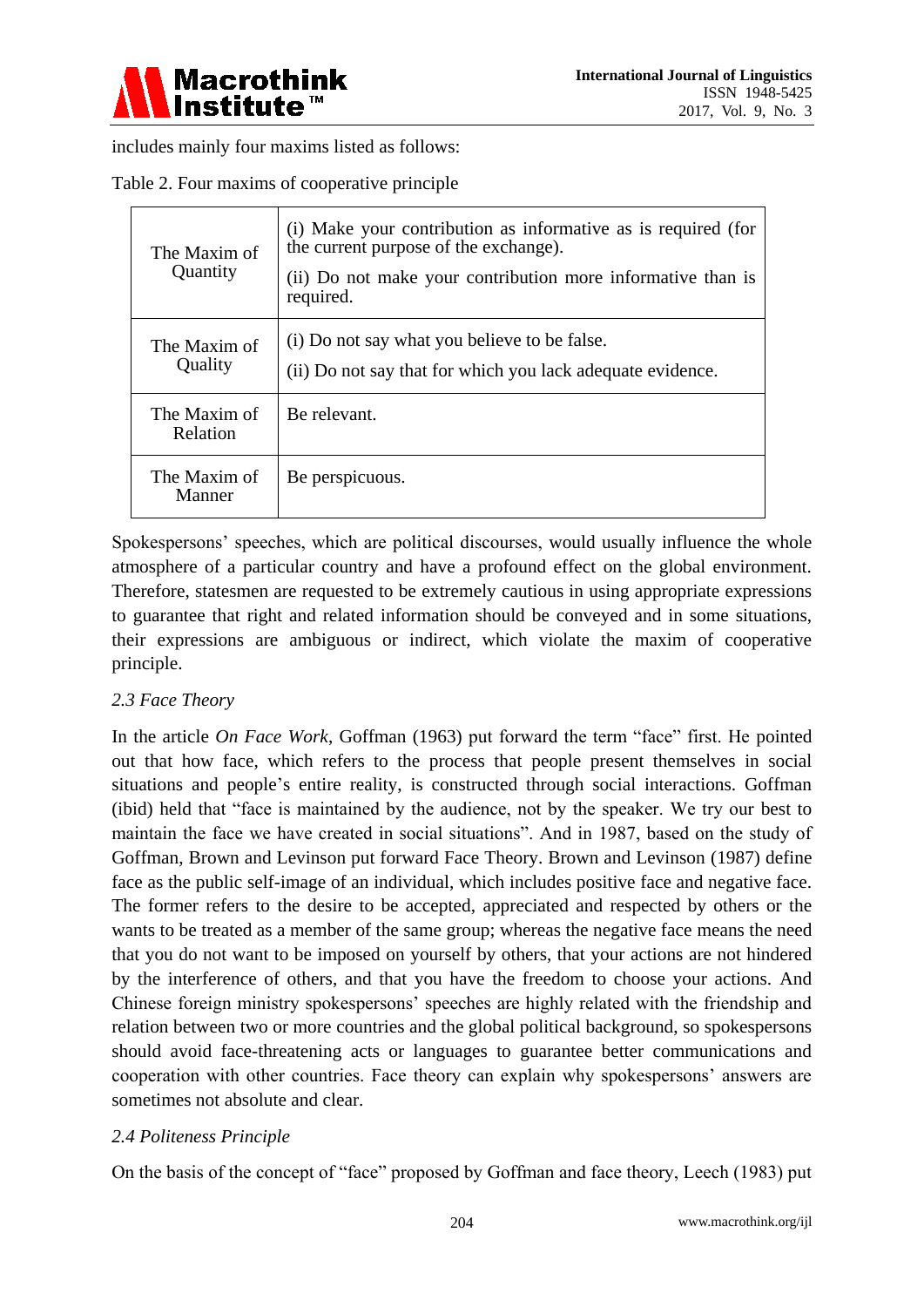

forward politeness principle. According to Leech (ibid), politeness principle is further divided into six main maxims as follows:

|  |  | Table 3. Six maxims of politeness principle |  |
|--|--|---------------------------------------------|--|
|  |  |                                             |  |

| Tact Maxim            | (i) Minimize cost to other<br>(ii) Maximize benefit to other                                   |
|-----------------------|------------------------------------------------------------------------------------------------|
| Generosity            | (i) Minimize benefit to self                                                                   |
| Maxim                 | (ii) Maximize cost to self                                                                     |
| Approbation           | (i) Minimize dispraise of other                                                                |
| Maxim                 | (ii) Maximize praise of other                                                                  |
| <b>Modesty Maxim</b>  | (i) Minimize praise of self<br>(ii) Maximize dispraise of self                                 |
| Agreement             | (i) Minimize disagreement between self and other                                               |
| Maxim                 | (ii) Maximize agreement between self and other                                                 |
| <b>Sympathy Maxim</b> | (i) Minimize antipathy between self and other<br>(ii) Maximize sympathy between self and other |

Similarly, in order to save one's face and be polite to others, politeness principle should be observed. For foreign ministry spokespersons, the usage of hedges mainly reflects on two aspects. First, hedges are employed to save hearers' or other countries' face. Second, hedges are used to protect spokespersons' own face or the country's face by refraining from taking full responsibility of the statement. Approximators' modification on the original meaning of the utterance and the degree of the utterance would be demonstrated mainly in Tact Maxim, Modesty Maxim and Agreement Maxim. And shields which can influence the type and degree of speaker's commitment would be shown in Approbation Maxim, Generosity Maxim and Sympathy Maxim.

#### **3. Research Methodology**

#### *3.1 Research Question*

This paper is intended to make a qualitative and quantitative research of Chinese hedges in foreign ministry spokespersons' speeches to figure out how Chinese diplomatic policy is successfully demonstrated by hedges and why these hedges are used. So in order to achieve these goals, the following questions will be answered:

- 1) What's the feature of the hedges in Chinese foreign ministry spokespersons' speeches?
- 2) How are various hedges employed on the basis of the pragmatic principles in foreign ministry spokespersons' speeches?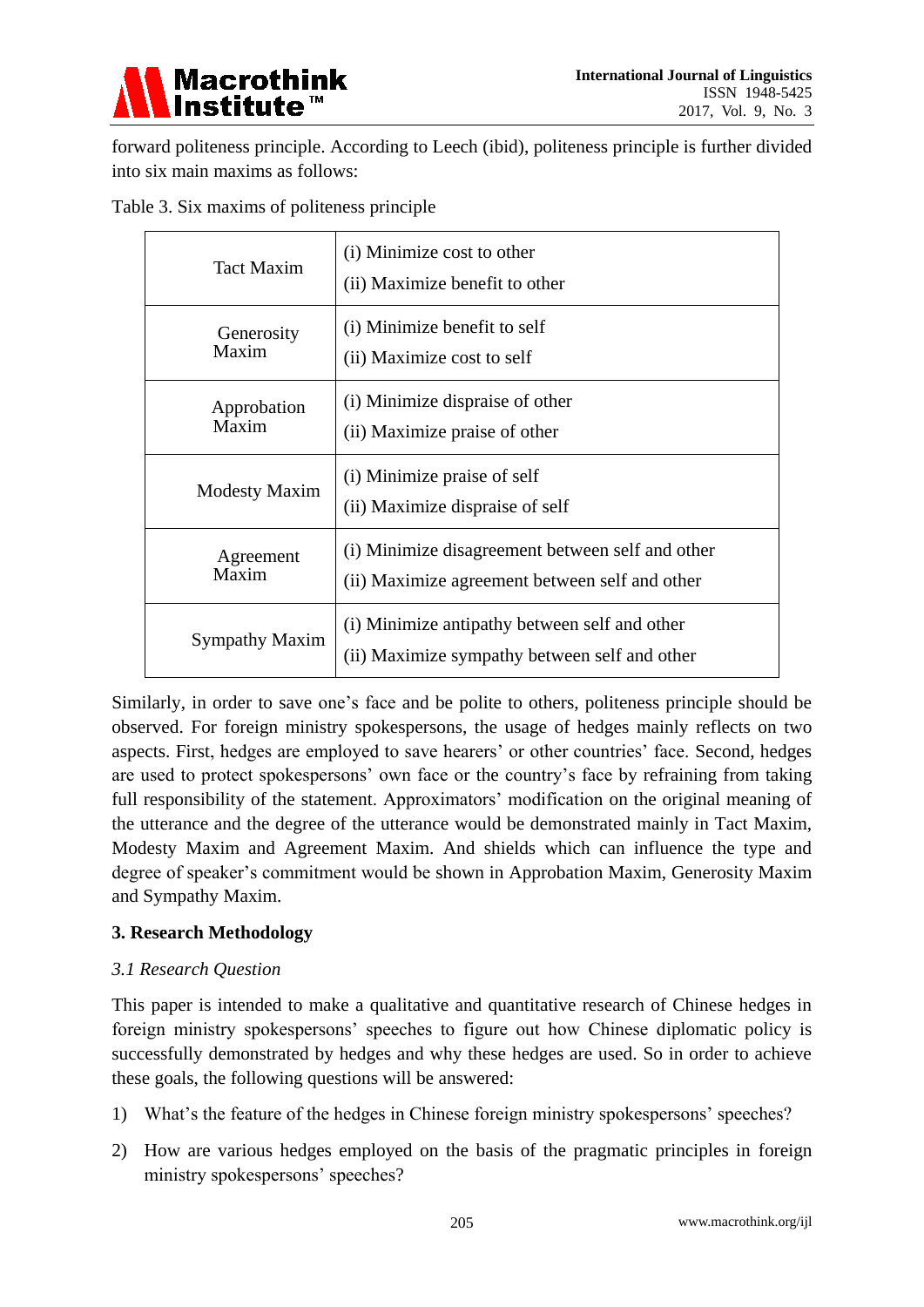

3) What are the pragmatic functions of hedges in foreign ministry spokespersons' speeches?

### *3.2 Instrument*

The instruments of this study are Microsoft Word and Microsoft Excel. Microsoft Word is used for searching hedges and counting the number of hedges. Microsoft Excel is used for calculating the frequency and percentage of hedges. The figures would show the feature of hedges in Chinese foreign ministry spokespersons' speeches.

## *3.3 Data Collection*

The data were collected from the website of Ministry of Foreign Affairs of the People's Republic of China, the most influential and authoritative in foreign ministry affairs and widely acknowledged over the world. The speeches are from the regular press conference which is held five times a week and the spokespersons are Geng Shuang, Lu Kang and Hua Chunying. The duration of the speeches is from January  $1<sup>st</sup>$  to February 30<sup>th</sup> to guarantee the timeliness of the data, And 15 texts are chosen randomly from the Chinese press conference from the website of Ministry of Foreign Affairs of the People's Republic of China, which amounts to 32,693 words together.

#### *3.4 Data Analysis*

Once data collection has been done, data analysis needs to be continued. First, hedges of different categories were marked in different colors. Then the total number of hedges and the number of each type were counted and the corresponding frequency is calculated. What's more, all the hedges can be classified into lexical hedges including lexical noun, lexical adjectives, lexical adverbs and model verbs and non-lexical hedges. So the final step is to calculate the percentage of the distribution of four types of hedges according to the classification of lexical hedges and non-lexical hedges.

#### **4. Results and Discussion**

After calculation and analysis of the corpus, the features of the spokespersons' speeches are showed as follows:

#### *4.1 Frequency of Hedges in Chinese Foreign Ministry Spokespersons' Speeches*

According to the data collected and data analysis, the frequency of hedges in Chinese foreign ministry spokespersons' speeches can be found clearly in the following table.

| Table 4. Percentage of total hedges in speeches |  |  |
|-------------------------------------------------|--|--|
|                                                 |  |  |

| Item                      | Speeches |
|---------------------------|----------|
| Total number of<br>words  | 32,693   |
| Total number of<br>hedges | 884      |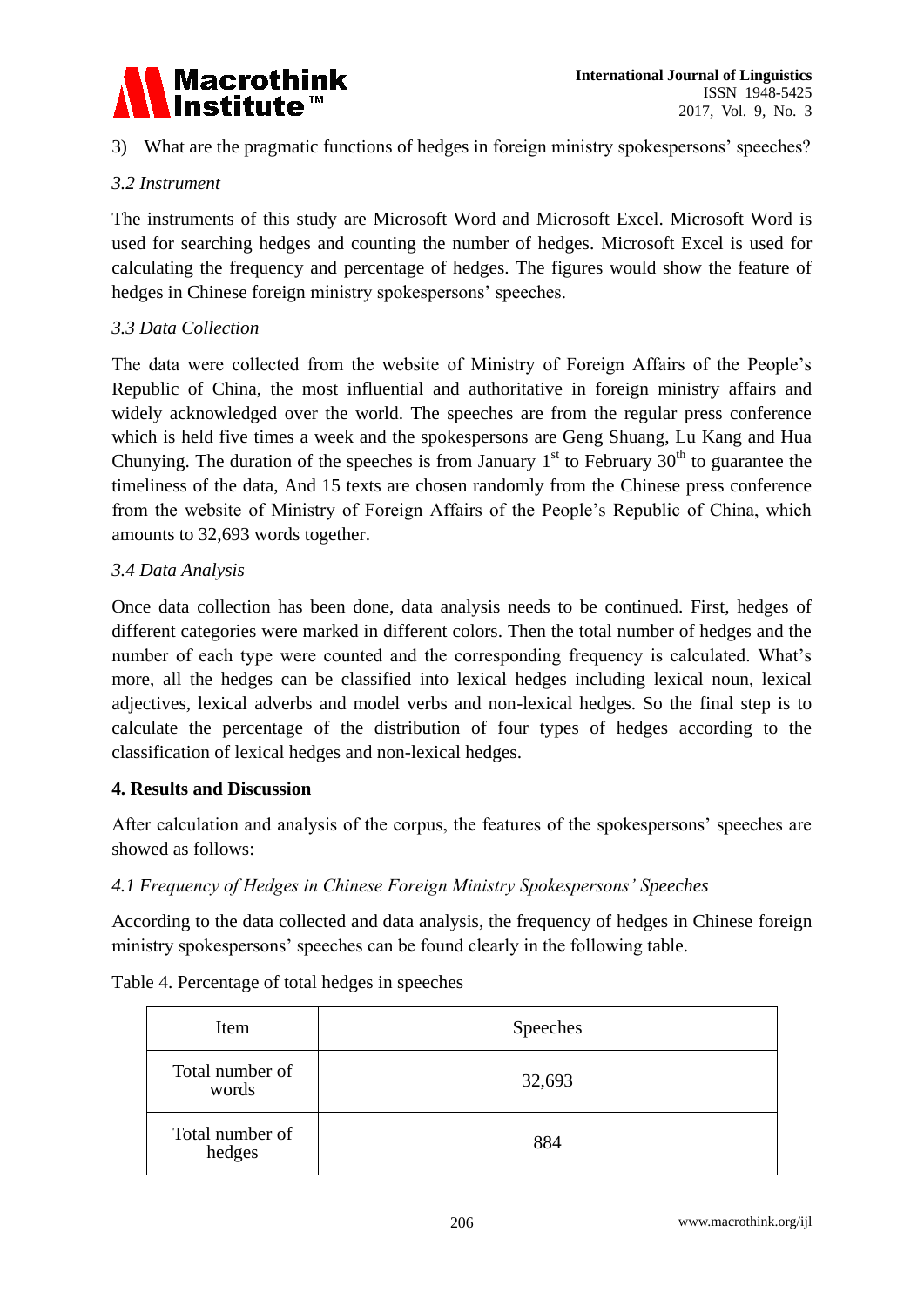

| Percentage | 2.70% |
|------------|-------|
|------------|-------|

 From table 4, we can see that the corpus is made up of 32,693 words, in which 884 words are hedges, taking the percentage of 2.70%. It is evidently clear that hedges are an essential part of the foreign ministry spokespersons' speeches. And in next part, this paper would talk about percentage of approximators and shields in the corpus.

The next part will talk about the frequency of different types of hedges in Chinese materials.

|                          |                           | Percentage in<br>hedges |        | Percentage in<br>speeches |  |
|--------------------------|---------------------------|-------------------------|--------|---------------------------|--|
| Approximat<br><b>ors</b> | Adaptors(18)              | 2.04%                   |        |                           |  |
| (380)<br>words)          | Rounders $(362)$          | 40.95%                  | 42.99% | 1.16%                     |  |
| Shields                  | Plausible shields $(278)$ | 31.45%                  |        |                           |  |
| (504)<br>words)          | Attribute shields(226)    | 25.56%                  | 57.01% | 1.54%                     |  |

Table 5. Percentage of approximators and shields in speeches

Table 5 lists the number of different kind of hedges in speeches and the percentage which they take respectively. As the table shows, the number of approximators is 380, 42.99% of the hedges, while that of shield is 504, 57.01% of the hedges. And in approximators, the number of adaptors is 18, taking the percentage of 2.04%; whereas that of rounders reaches 362, occupying 40.95% of all the hedges. As for shields, 278 words are plausible shields, occupying 31.45%; 226 words are attribute shields, occupying 25.56%. And for the whole speeches, approximators take the percentage of 1.16%, and shields take the percentage of 1.54%.

The statistics indicate that the frequency of shields is higher than that of approximators. And in approximators, the frequency of rounders is greatly higher than that of adaptors and it is the highest among these four types of hedges, while the frequency of adaptors is the lowest. And in shields, the frequency of plausible shields is higher than that of attribute shields. When answering the journalists' questions, Chinese spokesperson prefer using rounders like "在某些方面", "有关方面" to leave some room for the complicated current political affairs. And plausible shields like "我们认为" and attribute shields like "据统计" are very common, which can make the speeches more mitigatory.

# *4.2 Distribution of Hedges in Chinese Foreign Ministry Spokespersons' Speeches*

To make the distribution of hedges more specific, hedges first can be classified in terms of lexical hedges and non-lexical hedges. The former can be subdivided into verbs, adjectives, adverbs, verbs, nouns, pronouns, quantifiers and model verbs. The detailed information about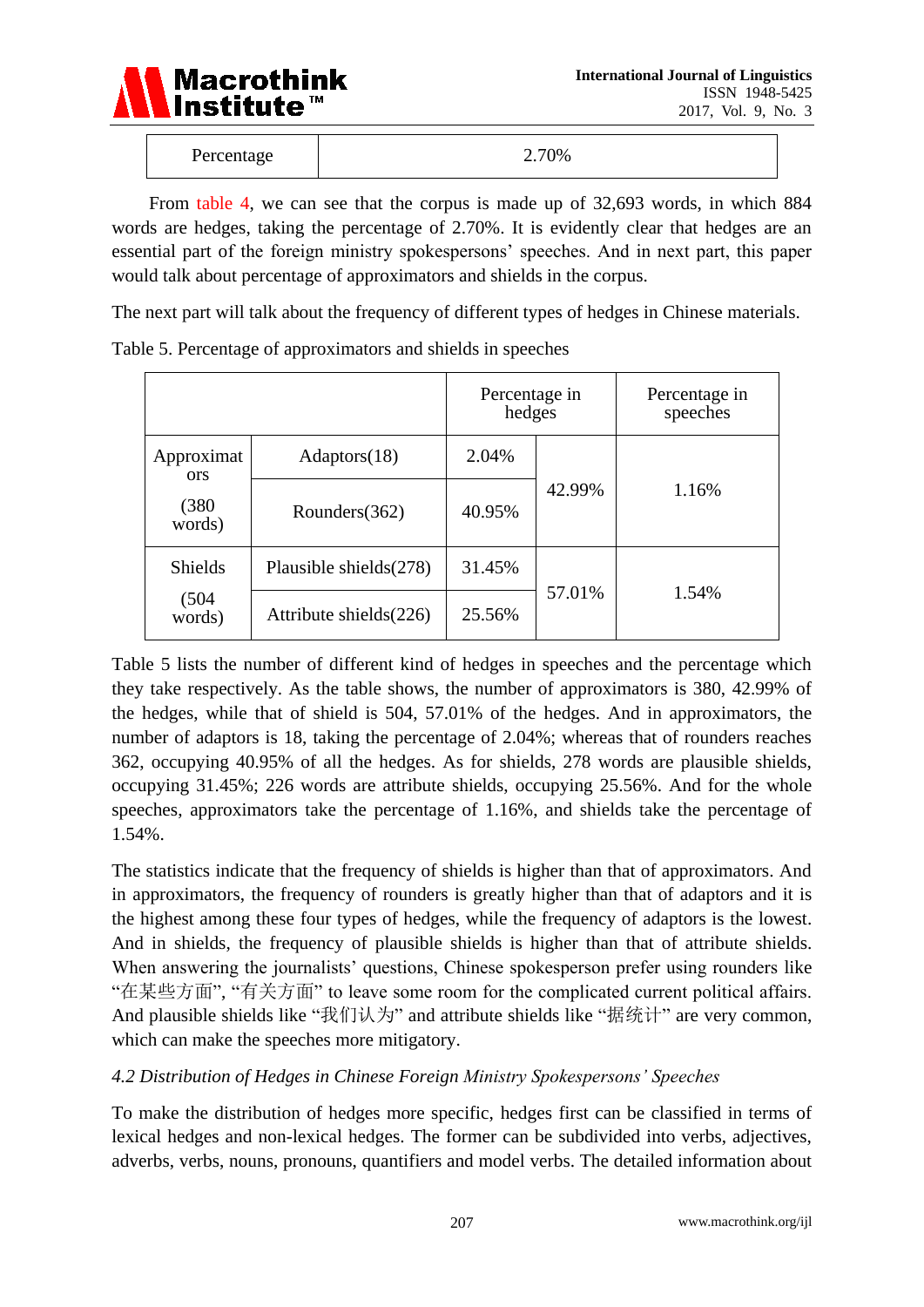

the distribution is demonstrated below:

| Types of hedges                                | Hedges             |     |            |        |  |  |
|------------------------------------------------|--------------------|-----|------------|--------|--|--|
|                                                | Total number       | 884 | Percentage |        |  |  |
| Lexical hedges<br>$(558 \text{ words})$        | Lexical nouns      | 188 | 21.27%     |        |  |  |
|                                                | Lexical pronouns   | 93  | 10.52%     |        |  |  |
|                                                | Lexical verbs      | 45  | 5.09%      |        |  |  |
|                                                | Lexical adjectives | 33  | 3.73%      | 63.13% |  |  |
|                                                | Lexical adverbs    | 130 | 14.71%     |        |  |  |
|                                                | Lexical quantifier | 41  | 4.64%      |        |  |  |
|                                                | Model verbs        | 28  | 3.17%      |        |  |  |
| Non-lexical<br>hedges<br>$(326 \text{ words})$ |                    | 326 | 36.87%     |        |  |  |

Table 6. Distribution of hedges in materials

According to the table, the total number of hedges is 884, in which the number of lexical hedges is 558, taking up 63.13%, while the number of non-lexical hedges is 326, taking up 36.87%. In lexical hedges, the number of lexical nouns is the largest, which is 188, taking up 21.27%. And the number of lexical adverbs rank second, which is 130, taking up 14.71%. And lexical pronouns, verbs, adjectives, quantifiers and model verbs are far less than lexical nouns and adverbs. This table shows that spokespersons are inclined to use lexical hedges, especially lexical nouns, adverbs and pronouns. They also employ non-lexical hedges.

|  | Table 7. Percentage and distribution of four types of hedges |  |  |
|--|--------------------------------------------------------------|--|--|

| Types of hedges  |                         | <b>Adaptors</b><br>(18) |                | Rounders<br>(362) |                | Plausible<br>shields<br>(278) |                | Attribute<br>shields<br>(226) |                |
|------------------|-------------------------|-------------------------|----------------|-------------------|----------------|-------------------------------|----------------|-------------------------------|----------------|
|                  |                         | Nu<br>mbe<br>r          | Percent<br>age | Num<br>ber        | Percen<br>tage | Nu<br>mbe<br>r                | Perce<br>ntage | Nu<br>mb<br>er                | Perce<br>ntage |
| Lexica<br>hedges | Lexical<br>nouns        | $\theta$                | $\overline{0}$ | 162               | 44.75<br>$\%$  | $\overline{0}$                | $\overline{0}$ | 26                            | 11.50<br>%     |
|                  | Lexical<br>pronoun<br>S | $\overline{0}$          | $\overline{0}$ | 78                | 21.55<br>$\%$  | $\overline{0}$                | $\overline{0}$ | 15                            | 6.64%          |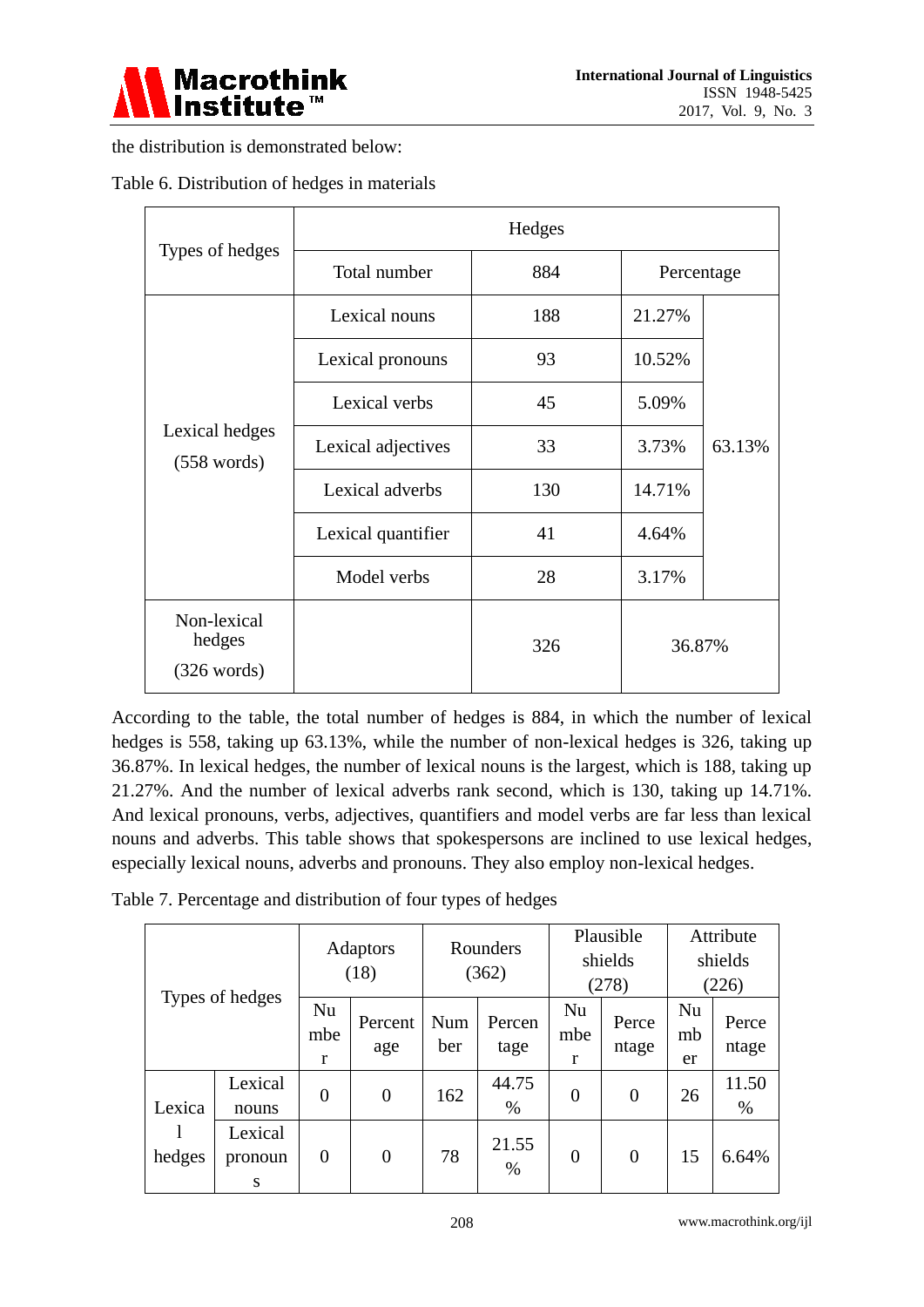

|                           | Lexical<br>verbs                     | $\overline{0}$ | $\overline{0}$   | $\overline{0}$ | $\overline{0}$ | 32               | 11.51<br>$\%$  | 13             | 5.75%            |
|---------------------------|--------------------------------------|----------------|------------------|----------------|----------------|------------------|----------------|----------------|------------------|
|                           | Lexical<br>adjective<br>S            | 5              | 27.78<br>$\%$    | 28             | 7.73%          | $\overline{0}$   | $\overline{0}$ | $\overline{0}$ | $\boldsymbol{0}$ |
|                           | Lexical<br>adverbs                   | 10             | 55.55<br>$\%$    | 45             | 12.43<br>$\%$  | $\boldsymbol{0}$ | $\overline{0}$ | 75             | 33.19<br>$\%$    |
|                           | Lexical<br>quantifie<br>$\mathbf{r}$ | $\overline{0}$ | $\boldsymbol{0}$ | 41             | 11.33<br>$\%$  | $\overline{0}$   | $\overline{0}$ | $\overline{0}$ | $\overline{0}$   |
|                           | Model<br>verbs                       | 3              | 16.67<br>$\%$    | $\overline{0}$ | $\overline{0}$ | 25               | 8.99%          | $\overline{0}$ | $\overline{0}$   |
| Non-le<br>xical<br>hedges |                                      | $\overline{0}$ | $\boldsymbol{0}$ | 8              | 2.21%          | 221              | 79.50<br>$\%$  | 97             | 42.92<br>$\%$    |

As is shown in table 7, we can see the percentage and distribution of four types of hedges according to the classification of lexical hedges and non-lexical hedges. As for adaptors, there are lexical adjectives, lexical adverbs and model verbs, among which the percentage of lexical adverbs is the highest, reaching 55.55%. And for rounders, there are lexical nouns, lexical pronouns, lexical adjectives, lexical adverbs, lexical quantifier and non-lexical hedges. And lexical nouns take up the most, while non-lexical hedges are the least. When it comes to plausible shields, there are lexical verbs, model verbs and non-lexical hedges, among which non-lexical hedges have the highest proportion, up to 79.50%. And for attribute shields, there are lexical nouns, pronouns, verbs, adverbs and non-lexical hedges and also non-lexical hedges have the highest proportion.

According to table 7, it is clear that rounders and attribute shields are realized mainly by lexical nouns and pronouns; only shields would use lexical verbs and approximators would use lexical adjective; only plausible shields would not use lexical adverbs and only rounders would use lexical quantifier; there are model verbs in adaptors and plausible shields; only adaptor would not use non-lexical hedges.

As for the reasons of the usage of different hedges, this paper would give a more detailed explanation in next part on the basis of cooperative principle, face theory and politeness principle with some examples.

#### 4.2.1 Adaptors

As is mentioned above, adaptors are used to present the degree of differences in the truth condition of the proposition. They are the kind of hedges that make certain modification on the original meaning of the utterance according to the actual situation. In Chinese, there are many words included in adaptors, like "在一定程度上", "有一点儿", "几乎", "差不多", "完 全/不完全", "接近于". And there are some examples in Chinese foreign ministry spokespersons' speeches.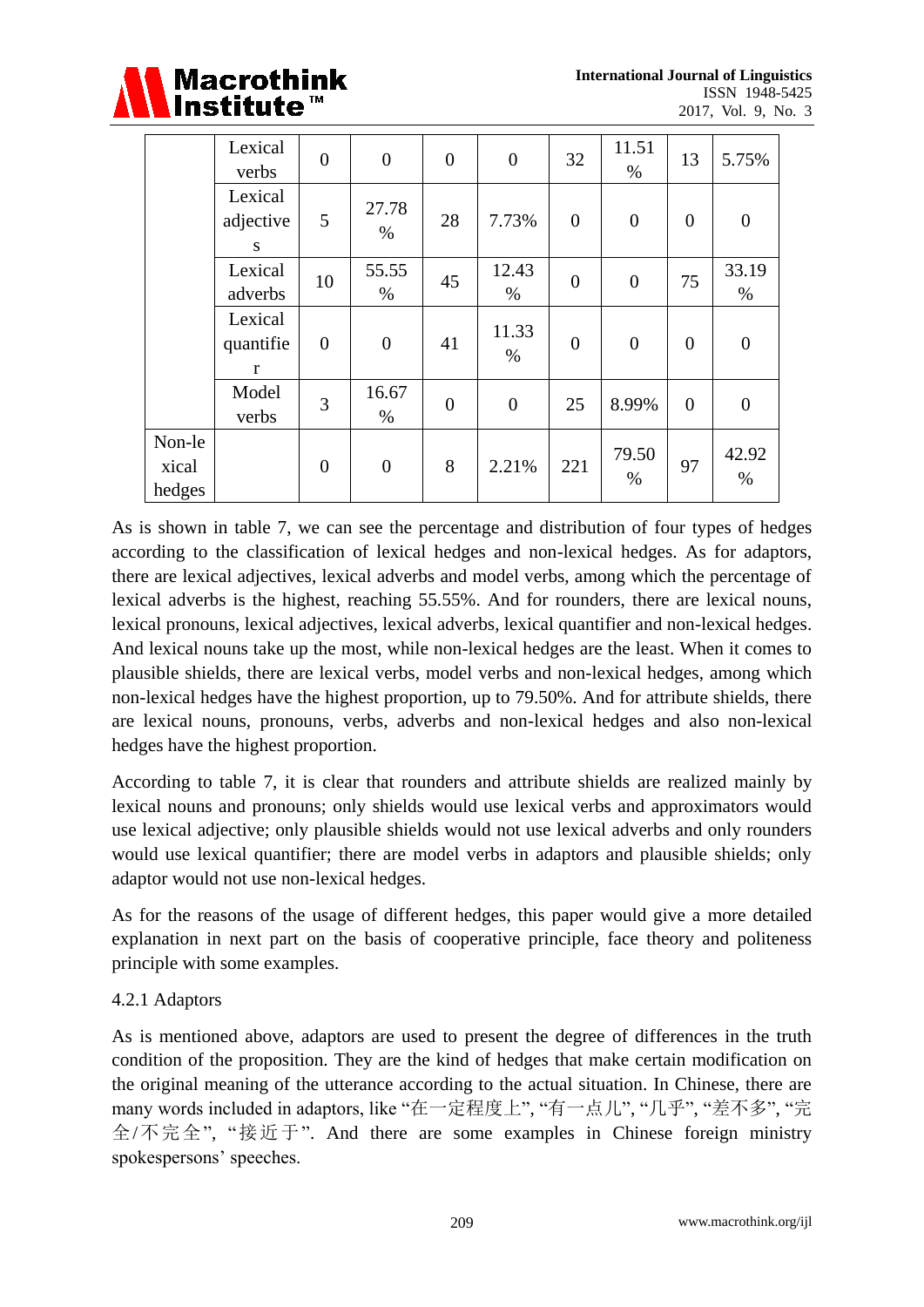# **Macrothink** Institute™

(1) 我想强调,中国和以色列建交以来,两国在包括经贸、科技、人文等各个领域的务 实合作不断取得积极成果。(Geng Shuang, Jan 5<sup>th</sup>)

(2) 下步,中国公安、海关、工商、林业等部门将进一步加大对违法加工销售、运输、 走私象牙及制品等行为的打击力度。(Geng Shuang, Jan 3rd)

(3) 我们坚决反对任何制造"两个中国"和"一中一台"的企图,我们对日方在台湾问题上 采取的消极举措表示强烈不满。(Geng Shuang, Jan 3rd)

From these examples, we can see that the three words "不断" "进一步" "强烈" are all adaptors, which can avoid subjective assertion. In example (1) and (2), "不断" and "进一步" fail to show how much progress has been made and how Chinese would crack down on illegal activities and crimes, and thus they violate the maxim of quantity. But these two words succeed in conveying the right amount information, and there's no need to show the details because spokesperson only wants to focus on that China is making cooperation with Israel and China will continue to strike illegal and criminal activities. "不断" and "进一步" also obey the modesty maxim of politeness principle. They indicate that the spokesperson minimize the praise of China. In example (3), it is a tough and serious problem about the relationship between China and Taiwan. And Japan violates the one-China principle, therefore China should restate his position of one-China principle and condemn Japan's inappropriate act. Meanwhile, owing to the complicated political background and the relationship with Japan, Geng Shuang uses "强烈", which means "quite", to show his disagreement, and this word avoids assertion for the whole interests of the two nations, instead of using other words which may destroy the relationship between them and threaten Japan's face. And this word also abides by sympathy maxim for it minimizes antipathy between China and the other country.

#### 4.2.2 Rounders

Rounders refer to the vague words which can limit the range of the original utterance. Rounders are frequently used when people measure things. In Chinese, such words and expressions like "在某些方面", "接近于", "相当于", "左右", "上下", "介于......和......之间", "大概", "在一定范围内", are all rounders. Rounders often co-occur with numbers in actual situation. Sometimes it is difficult to get precise numbers immediately or there is no need to get precise number to help understand the topic. Consequently, rounders are used to avoid the unnecessary mistake and achieve preciseness. There are many examples we can get from the corpus.

(4) "一带一路"倡议提出 3 年多来,在国际社会引发积极反响和支持。目前已有 100 多 个国家和国际组织对该倡议表示支持,40 多个国家和国际组织同中国签署与"一带一路" 相关的合作协议。 (Lu Kang, Feb 3rd)

(5) 中国驻印使馆已在 2013 年为老人颁发了为期 10 年的中国护照,并从那时起每年向 其提供一定的生活资助。(Lu Kang. Feb 6<sup>th</sup>)

(6) 我们多次说过,钓鱼岛及其附属岛屿自古以来就是中国的固有领土。中国海警船编 队在钓鱼岛海域进行正常巡航,是中方的固有权利,外人无权说三道四。(Geng Shuang,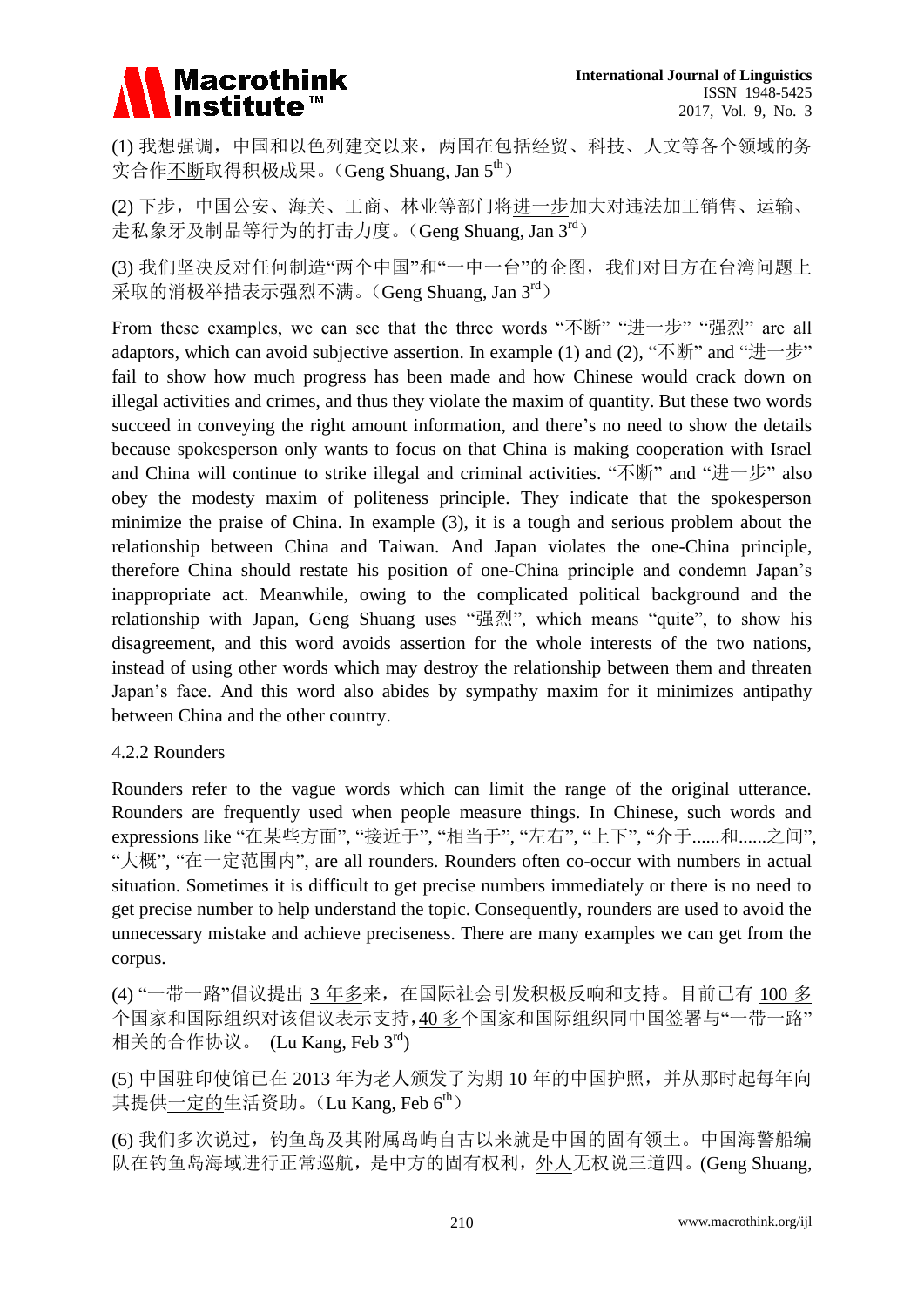

#### Feb  $14<sup>th</sup>$ )

In example (1), we should have provided precise number to obey the maxim of quantity of cooperative principle, but the precise number is irrelevant for the public to understand the topic, so approximate number marked by "多" is enough. It violates the maxim of quantity of cooperative principle, but it is more real and close to the truth, and thus it is more convincing. In example (2), " $\Rightarrow$   $\frac{1}{2}$  in  $\frac{1}{2}$ ", which means "some", is also appropriate for there is no need of the precise number of money. Example (3) uses a pronoun " $\oint \mathcal{N}$ " to imply that the related countries have no right to intervene in Chinese domestic affairs about Diaoyu Islands. But China shows his attitude indirectly and wants to save the related countries' faces and don't want to make the relationship with these two countries worse and shows its politeness to the other two countries. And in the corpus, "有关方面" "有关国家" "任何人" "一切形势" are also rounders and they are the same as "外人" and they all obey sympathy maxim for avoiding the direct conflicts with some countries or related organizations and saving their face.

#### 4.2.3 Plaisible Shields

Plausible shields are the words indicating speaker's speculation or his hesitation for his utterance directly. And in Chinese, "我/我们觉得", "好像", "我想", "我认为", "我猜测", "可能", "很难说" are all plausible shields. And here are some examples in the speeches.

(7) 中方重视中韩关系发展,愿同韩国各界保持沟通交流。我们欢迎韩国民主党国会议 员代表团来华访问,希望访问有助于双方加强沟通,增进理解。(Geng Shuang, Jan 3rd)

(8) 中方认为,协议是六国与伊朗共同达成的国际协定,并经联合国安理会正式核可。 各方都应继续认真履行义务,坚持通过协商解决分歧,确保协议执行不断向前推进。(Hua Chuanying, Jan  $17<sup>th</sup>$ )

(9) 据了解, 香港特区政府正按照相关法律法规处理此事.。(Hua Chuanying, Jan  $17^{\text{th}}$ )

In these examples, the words underlined are all plausible shields. "愿" in example (7) means "中方愿意" ; "希望"means "我们希望", and "我们" is equal to "中方". They are all indicating speakers' speculation and hesitation. And in example  $(8)$ , the model verb " $\vec{w}$ " which means "should", also shows speaker's wish not demand. And the language is more mitigatory and persuasive, and there is also room for how to do this thing. In example (9), "据了解" means "据中方了解", which shows the attitude of speakers. These words may violate the maxim of quantity of cooperative principle, but obey the maxim of quality and are more polite. These words can minimize antipathy between self and other. Also, they can make the statement more exact and indicate a personal attitude towards the proposition and make the proposition less absolute and assertive. These words all comply with tact maxim and they make the tone softer and make the statement more acceptable.

#### 4.2.4 Attribute Shields

Attribute shields are the words indicating speaker's attitude or opinion indirectly by quoting the third party's opinion, like "有人推测", "据推测", "有人说", "众所周知", "可能性是", "可能出现的情况是". And here are some examples in the speeches.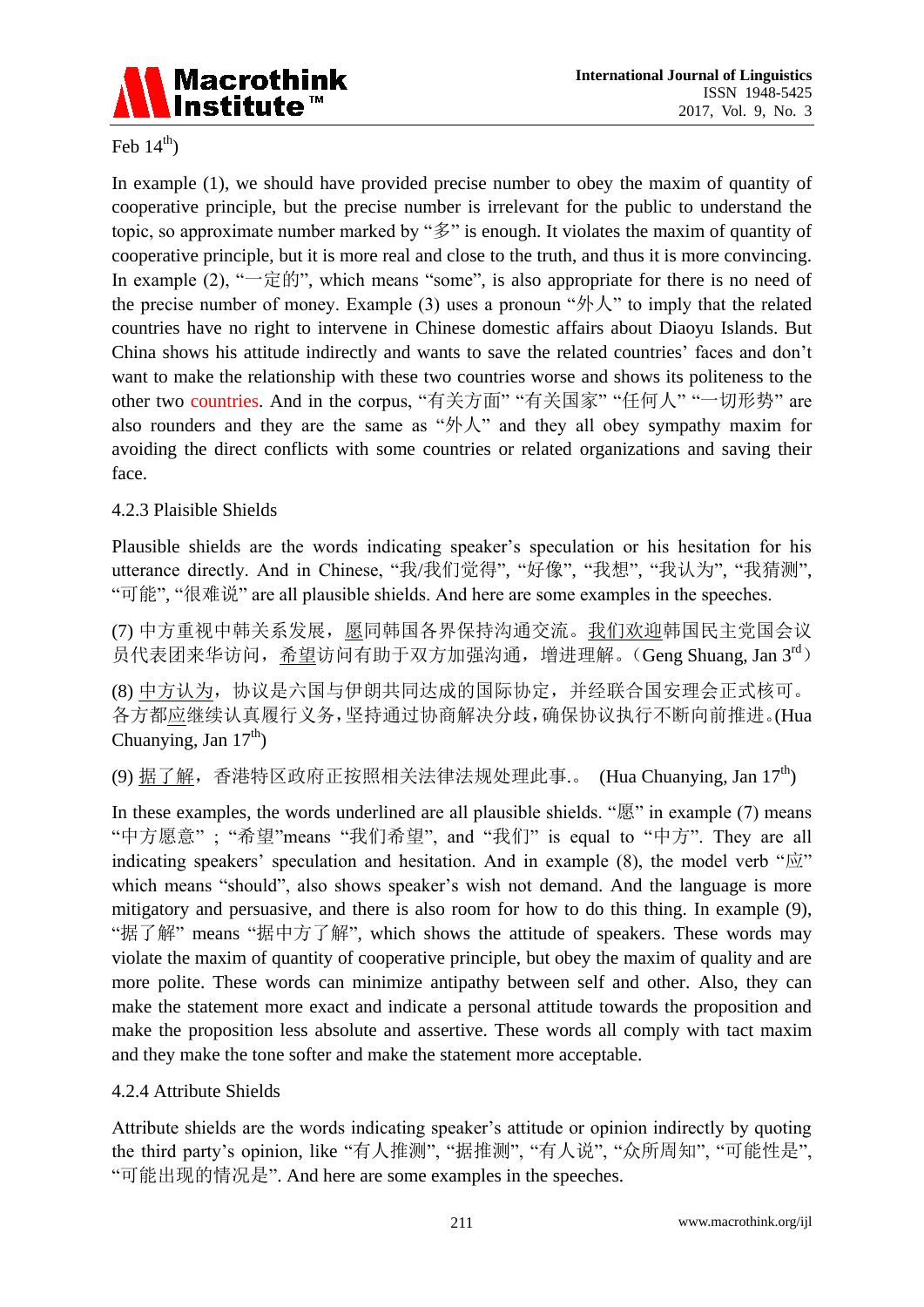# **Macrothink** Institute™

(10) 事实上,联合国发布的《2016 世界投资报告》表明,中国仍然是全世界第二受欢 迎的投资目的地。根据中国商务部统计,去年欧盟 28 国对华实际投资同比增长 41.3%。 (Lu Kang, Feb  $7<sup>th</sup>$ )

(11) 中方作为东北亚国家,作为安理会常任理事国和国际社会负责任的成员,一直在为 推动解决问题作出自己的努力,这也是有目共睹的。(Geng Shuang, Feb  $13<sup>th</sup>$ )

Example (10) quotes the third party's opinion, and "联合国发布的《2016 世界投资报告》 表明" and "根据中国商务部统计", which violate the maxim of quantity, make the statement more authoritative and convincing. Also, they can make up for the spokesperson's deficiency of some professional knowledge. In example  $(11)$ , "有目共睹" is an attribute shield, which means "everyone knows". And it makes the statement more objective and more modest. And the speaker would not take the full responsibility for the proposition. The attribution shields can save the speaker's face to some extent.

# **5. Conclusion**

This paper intends to show the features of hedges in Chinese foreign ministry spokespersons' speeches and the pragmatic reasons why hedges can be employed in speeches under the theoretical framework of cooperative principle, face theory and politeness principle. We can see it clearly that in Chinese foreign ministry spokespersons' speeches, hedges are employed very frequently, among which shields are more than approximators and rounders take the largest proportion. And lexical hedges are more than non-lexical hedges in the speeches and lexical nouns take the highest percentage of lexical hedges while model verbs take the lowest percentage. Besides, different hedges are showed by different lexical or non-lexical hedges.

As for the pragmatic functions of the hedges in Chinese foreign ministry spokespersons' speeches, there are three points:  $\hat{I}$ ) the statement would be more authoritative, convincing and objective and thus more supports will be won; 2) it can save other countries' face and keep polite; 3) it can make the statement more mitigatory so as to avoid taking full responsibility of the statement and thus save China's face better. The present study of hedges in Chinese foreign ministry spokesperson's speeches at regular press conference aims to figure out how spokesperson's speeches achieve his political meaning through hedges, and thus help the public and foreign media comprehend Chinese diplomatic policy better.

#### **References**

Brown, P., & Levinson, S. (1987). *Politeness: Universals in language use* [M]. Cambridge: Cambridge University press.

Chen, L. H., & Li, F. Y. (1994). Hedges in Communicaiton [J]. *Journal of Foreign Language,* (4), 55-59

Goffman, E. (1959). *The Presentation of Self in Everyday Life* [M]. New York: Doubleday.

He, Z. R., & Ran, Y. P. (2009). *A New Introduction to Pragmatics* [M]. Beijing: Peking University Press. pp97.

Lakoff , G. (1972). *Hedges: A Study in Meaning Criteria and the Logic of Fuzzy Concepts*